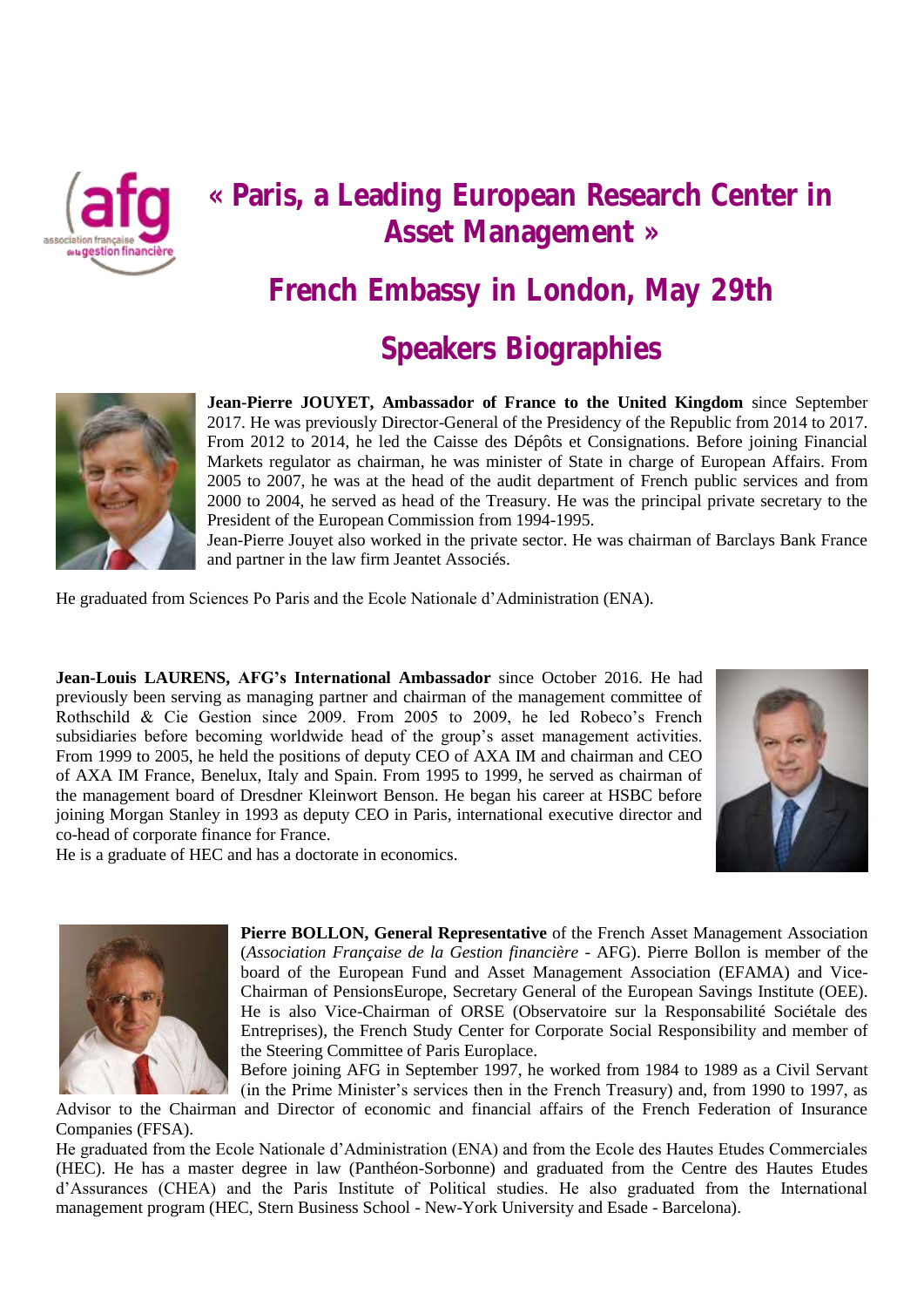**Delphine CHARLES-PERONNE, Director of Accounting & Fiscal affairs** of the French Asset Management Association (*Association Française de la Gestion financière* - AFG)

Having been Tax Lawyer and Partner within PWC law firm, she joined in 2010 the French Asset Management Association (Association Française de la Gestion financière - AFG) as Director of fiscal affairs.

She also chairs the fiscal Committee of Paris Europlace.

She is Vice-Chair of the Efama Tax Committee

She has been member of the European Commission Expert Group on automatic exchange of financial account information.

She has a master degree in business law and a post graduate degree in tax law.





### **Elyès JOUINI, Vice President of Université Paris-Dauphine and Mathematician.**

Elyès Jouini is distinguished Professor at the Université Paris-Dauphine where he currently serves as Vice-President. He is also Fellow of the Econometric Society, of the Institute for Labor Studies (IZA), of the Institut Louis Bachelier and a former Fellow of the Center for Economic Policy Research (CEPR).

He taught at the Université Paris 1 Panthéon-Sorbonne, at the ENSAE (National School of Economics and Statistics), at Ecole Polytechnique and at the Stern Business School (NYU). He

is a member of the High Level Advisory Group to the European Commissioner for Research, Science and Innovation after having been a member of the French Economic Analysis Council and of the High-Council for Science and Technology. He also served as member of the Scientific Committee of the Banque de France Foundation. In 2011, he served as Minister of Economic and Social Reforms in the Tunisian transition Government and as a Prime Minister's Sherpa for the G8 meeting (Deauville). He is currently member of the Board of Banque de Tunisie, of Oddo-BHF Tunisie as well as of the French Finance Innovation cluster.

Elyès graduated from the Ecole normale supérieure (Paris) and holds a PhD in applied mathematics.

#### **Serge DAROLLES, Dauphine House of Finance**

Serge Darolles is Professor of Finance at Université Paris-Dauphine where he teaches Financial Econometrics and Empirical Finance since 2012. Prior to joining Dauphine, he worked for Lyxor Asset Management between 2000 and 2012, where he developed mathematical models for various investment strategies. He also held consultant roles at Caisse des Dépôts & Consignations, Banque Paribas and the French Atomic Energy Agency. Serge specializes in financial econometrics and has written numerous articles, which have been published in academic journals. He is a member of the AMF Scientific Advisory Board.



Serge holds a Ph.D. in Applied Mathematics from the University of Toulouse and a postgraduate degree from ENSAE, Paris.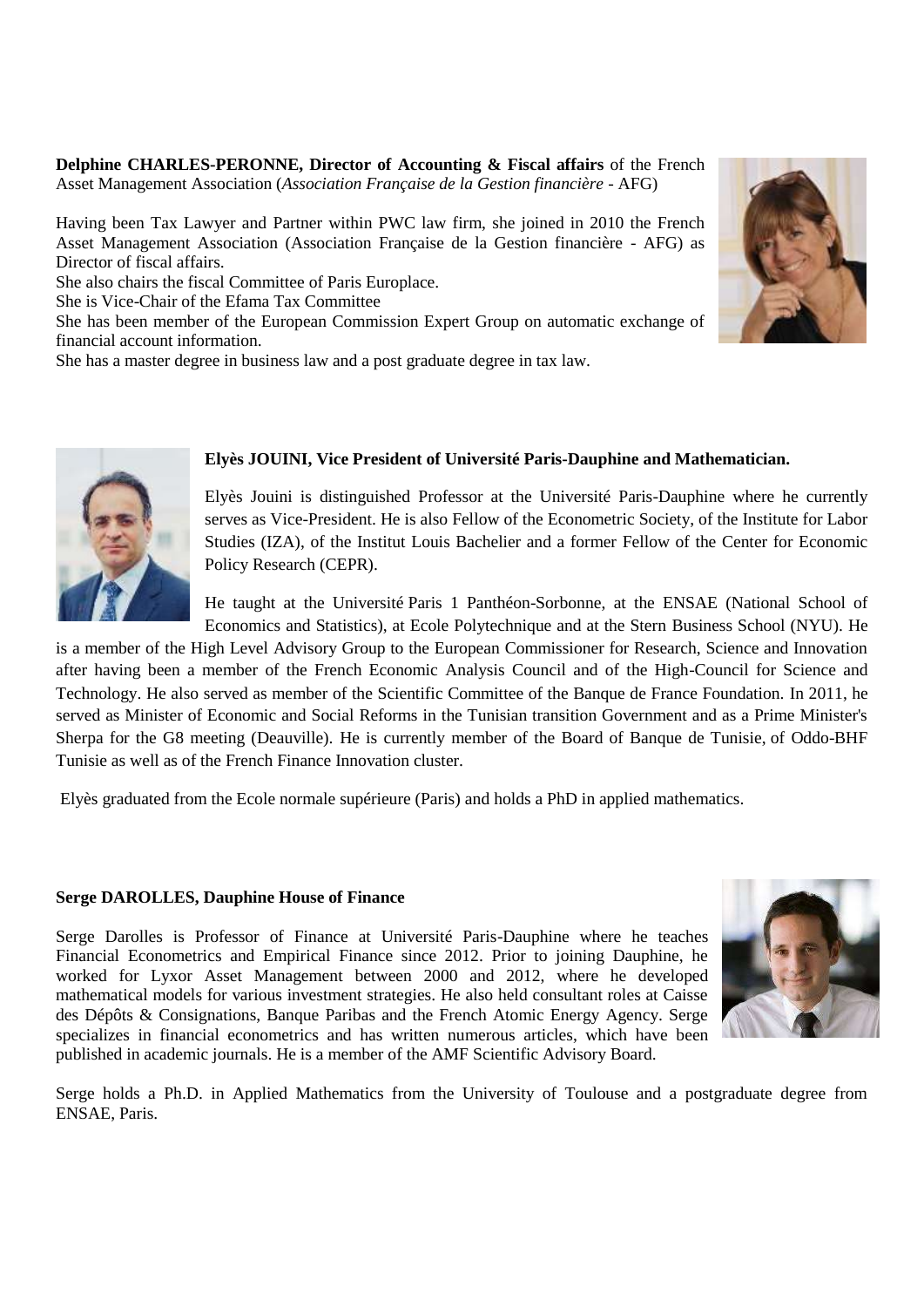

# **Robert KOSOWSKI, Head of quantitative research at Unigestion**

Dr. Kosowski is Head of Quantitative Research at Unigestion and Associate Professor at Imperial College Business School. Robert worked for Goldman Sachs, the Boston Consulting Group and Deutsche Bank. He served as specialist advisor to the UK House of Lords and Expert Technical consultant for the IMF.

Robert is a research fellow at the Centre for Economic Policy Research (CEPR) and an associate member of the Oxford-Man Institute of Quantitative Finance at Oxford University. Robert is on the editorial board of the Journal of Alternative Investments and a member of AIMA's research committee.

Robert's research has been featured in The Financial Times and The Wall Street Journal and was awarded the European Finance Association 2007 Best Paper Award.

Robert holds a BA (First Class Honours) and MA in Economics from Trinity College, Cambridge University, and a MSc in Economics and PhD from the London School of Economics.

### **Simone SEPE, Institute for Advanced Study in Toulouse–Toulouse School of Economics and University of Arizona, Program Director in Law and Economics**

Simone Sepe is Professor of Law and Finance at the University of Toulouse Capitole and at the University of Arizona. He previously taught at the University of Pennsylvania, Northwestern University and University of Chicago. He is also a research member of the Institut d'Économie Industrielle (IDEI) and the European Corporate Governance Institute (ECGI).



Professor Sepe's areas of expertise include business organizations, corporate finance, law and economics, and jurisprudence. His scholarship focuses on corporate governance and the theory of institutions. His current research focuses on the firm value implications of corporate governance provisions.

He holds doctoral degrees in both law and economics. Professor Sepe practiced banking and finance law at Clifford Chance, an international law firm based in London, and worked as an investment banker at Fortress Investment Group in London and New York.



**Wim VAN HYFTE, Global Head of Responsible Investments and Research at Candriam Investors Group** since 2016. He is responsible for research on Environmental, Social and Governance issues, the implications for and the integration into portfolio and risk management across assets.

Before, he was Senior Fund Manager-quantitative analyst at Candriam conducting empirical research on asset pricing, the quantitative modeling of alpha/risk factors and portfolio optimization. He joined Candriam in 2006 after having worked in the academic world for over 8 years.

Since 2012, he is also Visiting Professor at ULB Solvay School of Economics and Management teaching on Asset Pricing in Practice in an advance master in quantitative

finance. From 2006 until 2012, he was Visiting Professor at Vlerick Business School teaching on portfolio management in an MBA program. From 2000 until 2001, he was strategic consultant for a Belgian pension fund and a venture capital fund.

Wim holds a Ph.D. in Financial Economics, an MBA in Finance and a Master's degree in Applied Economics. His academic research covers both empirical and corporate finance with a focus on asset pricing, risk modeling and portfolio management.